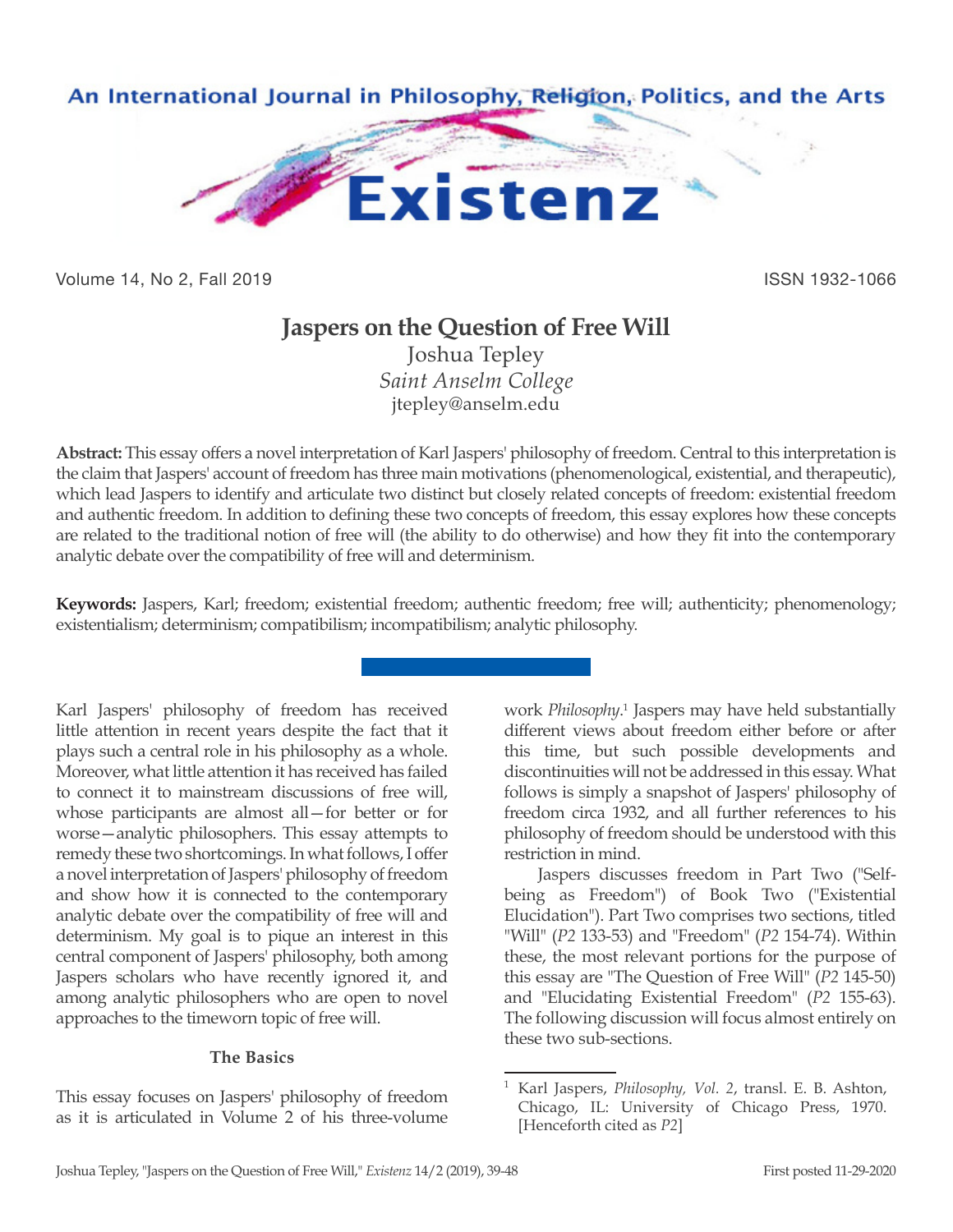A central and fundamental idea in Jaspers' philosophy of freedom is that there are different kinds of freedom. Most of these are what Jaspers calls "objective," and he provides three examples of them: (1) the Scholastic *liberum arbitrium indifferentiae* (liberty of indifference), which is acting without a cause (*P2* 145); (2) psychological freedom, which is acting without outside disturbances (*P2* 146); and (3) sociological freedom, which comprises personal, civil, and political liberties (*P2* 147). Jaspers does not deny that these kinds of freedom exist, but he does say that they are not kinds in which he is ultimately interested. The kind of freedom that he cares about is not objective and cannot be objectified. He calls this *existentielle Freiheit* (existential freedom).2

 Existential freedom—the kind of freedom that Jaspers cares about—is logically independent of the objective kinds. In other words, the existence of the objective kinds of freedom has no bearing whatsoever on the existence of existential freedom: showing that the "liberty of indifference" is incoherent would not undermine the latter's existence, and neither would its existence be supported by giving proof of the existence of either psychological or sociological freedom. In fact, Jaspers says that existential freedom cannot be refuted by philosophical arguments—including arguments based on determinism (*P2* 150). By the same token, existential freedom cannot be proven by philosophical arguments, either. Existential freedom is "neither demonstrable nor refutable" (*P2* 150). And yet, despite all that, according to Jaspers, the existence of existential freedom is certain (*P2* 149, 162).

According to Jaspers, existential freedom involves various elements, which he identifies as knowledge (*Wissen*), arbitrary act (*Willkür*), law (*Gesetz*), idea (*Idee*), and choice (*Wahl*). To be sure, these elements are not to be identified with what these terms denote in their everyday usage. Rather, they are unfamiliar elements the contents of which are provided by Jaspers' descriptions of them.

I have said that existential freedom "involves" these elements, but what does that mean? How, exactly, is existential freedom related to knowledge, arbitrary act, and so on? Sometimes Jaspers treats these as conditions of existential freedom (*P2* 162); at other times he treats them as parts (*Momente*) of it (*P2* 158).<sup>3</sup> Either way, these items seem to be individually necessary and jointly sufficient for existential freedom. To keep things simple, I shall hereafter refer to these items as "elements" of existential freedom and the latter as the "sum total" of the former. However, nothing I say hereafter requires taking this mereological language literally.

One more detail I want to mention before wading into less certain waters is this: existential freedom, according to Jaspers, is in some sense unknowable, inconceivable, and incomprehensible (*P2* 162). Jaspers is unequivocal on this point. However, it does not follow from this that the main purpose of this essay—namely, to provide a clear and coherent interpretation of Jaspers' philosophy of freedom—is doomed from the start. Whatever he has in mind when he says that existential freedom is unknowable, Jaspers cannot mean that it is completely ineffable. After all, Jaspers himself talks about it at some length. If Jaspers can talk meaningfully about existential freedom, then so can I. That being said, any complete account of Jaspers' philosophy of freedom should address this undeniable aspect of it, and I will do so later on in this essay.

# **The Big Picture**

In this section, I offer an interpretation of what Jaspers is trying to accomplish with his account of existential freedom. As I understand him, Jaspers has three primary motivations, namely a phenomenological motivation, an existential motivation, and a therapeutic motivation. Let it be clear that what follows is an interpretation. Nowhere does Jaspers explicitly say that his account of existential freedom is driven by these three particular concerns. To find it, one has to read between the lines, so to speak. The strongest evidence that Jaspers has these motivations, however, lies in how well this hypothesis adds clarity and coherence to his discussion of existential freedom.

translating this word as "parts," I am following Einar Øverenget, who discusses this and other mereological terms in the works of Edmund Husserl and Martin Heidegger. For Husserl and Heidegger, *Momente* are inseparable parts of a whole, such as the qualities of an object (Husserl) or the structures of *Dasein*'s being (Heidegger). Parts in this sense are not to be confused with *Stücke*, which are separable parts—like the head of a horse. See Einar Øverenget, "The Presence of Husserl's Theory of Wholes and Parts in Heidegger's Phenomenology," *Research in Phenomenology* 26 (1996), 171-197.

<sup>2</sup> Jaspers refers to this also as *ursprüngliche Freiheit* (original freedom, *P2* 147) and *eigentliche Freiheit* (authentic freedom, *P2* 149).

<sup>3</sup> E. B. Ashton translates *Momente* as "elements." In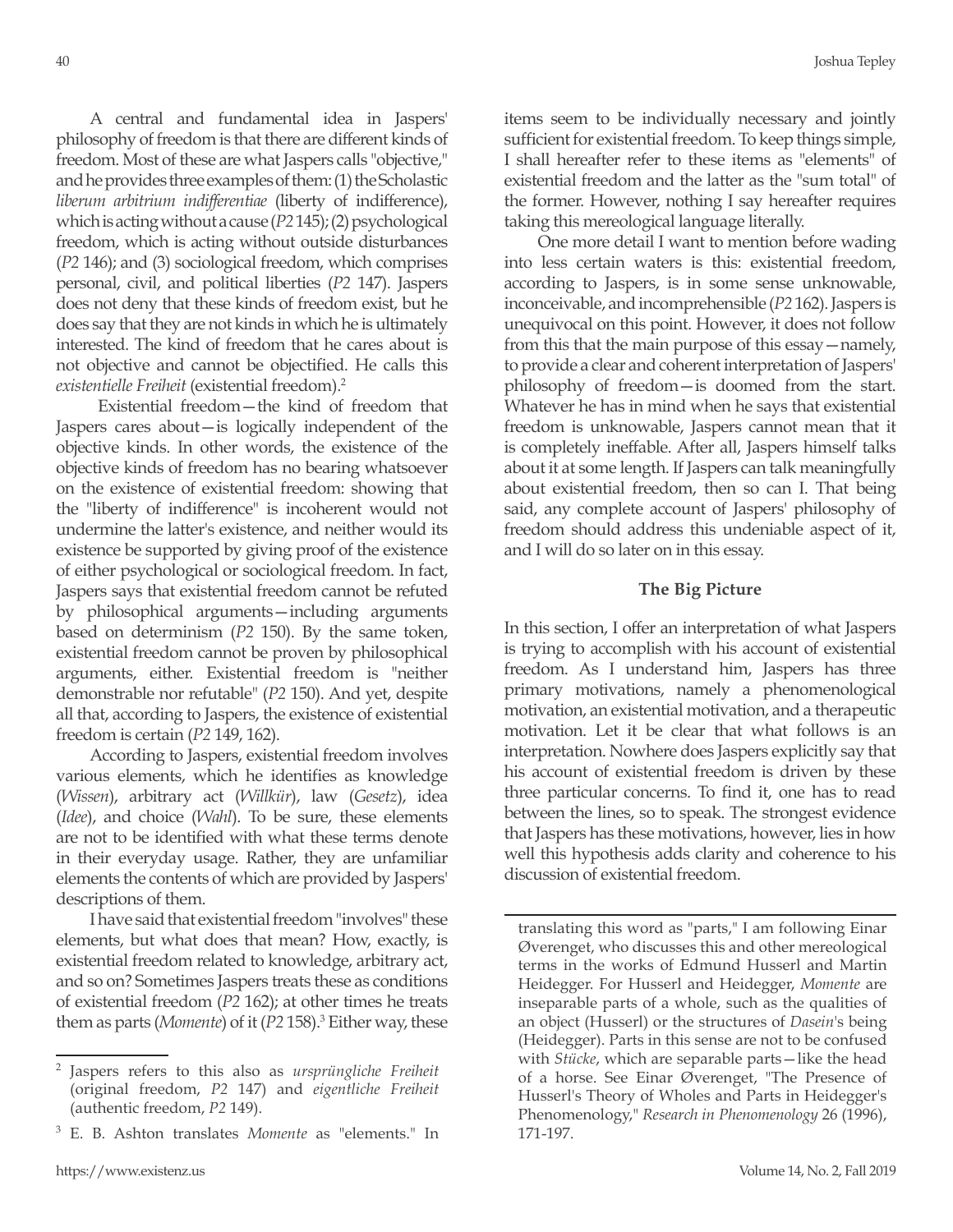# *Phenomenological Motivation*

The first motivation I attribute to Jaspers is phenomenological, by which I mean that he aims for an account of freedom that is faithful to lived human experience. Jaspers is interested, not in an abstract account of how freedom ought to be conceptualized, but in a concrete account of how freedom is actually experienced and expressed in human life. Such an account can be discovered only through careful observation and reflection. An important implication of this motivation is that Jaspers' account of existential freedom cannot be evaluated abstractly—or objectively, as he puts it. The only way to confirm or confute his account is by checking his descriptions of freedom against one's own lived experiences of it. This explains, at least partially, why he thinks that existential freedom cannot be proven or disproven by philosophical arguments: the content of existential freedom is derived from careful observations of what is involved in putatively free human actions, so it is no more amenable to philosophical argumentation than the results of other phenomenological observations (for example, Husserl's phenomenological investigation of a cube).

Since existential freedom is the sum total of its various elements (knowledge, arbitrary act, and so on), Jaspers' phenomenological account of existential freedom as a whole takes the form of specific descriptions of each of these elements. Of course, these elements are interrelated, and in his discussion of any one of them, Jaspers often mentions or even partially describes some of the others. But existential freedom as a whole nevertheless consists in the sum total of its parts (or the conjunction of its conditions, if one prefers that way of talking about it). Hence, once Jaspers has provided one with complete and accurate phenomenological descriptions of its elements (or conditions), he will have given one a complete phenomenological description of existential freedom as a whole.

# *Existential Motivation*

The second motivation I attribute to Jaspers is existential, by which I mean that he wants an account of freedom that is existentially relevant. More specifically, he seeks an account how humans can use their freedom in order to achieve authenticity. It follows that Jaspers' account cannot be purely descriptive, inasmuch as the phenomenological motivation would require it to be. It must also be prescriptive, or normative. In other words, Jaspers' account must tell one not only how one's frredom is experienced, but also how one can use one's freedom properly in order to become an authentic individual.

This raises an important terminological issue. At times, Jaspers' discussion of existential freedom seems to focus on a kind of freedom that all humans share. This kind of freedom he identifies and articulates phenomenologically, and anyone who takes the time to read and reflect on his descriptions should be able to recognize it. But at other times, Jaspers' discussion seems to focus on a kind of freedom that is properly expressed—that is to say, authentic. These two kinds of freedom are different, for all humans have the former, simply by virtue of being human, whereas only some individuals—namely, the authentic ones—possess the latter. In order to avoid this ambiguity, I shall hereafter use "existential freedom" to refer to the kind of freedom that all humans share, and "authentic freedom" to refer to the kind of freedom that an individual must possess in order to be authentic. Using this terminology, Jaspers' account of existential freedom is given in response to his phenomenological motivation, whereas his account of authentic freedom is given in response to his existential motivation.

If authentic freedom is distinct from existential freedom, then how are they related? In my view, existential freedom is a genus of which authentic freedom is a species. More specifically, I think that each of the elements composing existential freedom (knowledge, arbitrary act, and so on) has a variable dimension with respect to which it can be tuned one way or the other. Tuned one way, these elements are conducive to authentic freedom; tuned the other way, they are not. In order for a person to have authentic freedom, all of the elements that make up that person's existential freedom must be tuned in the right way. Moreover, since the variable dimensions of these elements can be tuned in degrees, as I shall argue below, the more these elements are tuned in the right way, the more authentically free that person becomes.

If this interpretation of the relationship between authentic freedom and existential freedom is correct, then Jaspers' account of the former should appear within his account of the latter. More specifically, his phenomenological descriptions of the various elements that make up existential freedom should contain identifications of multiple variable dimensions (one variable dimension per element), and these should be such that each can be tuned in a way that is conducive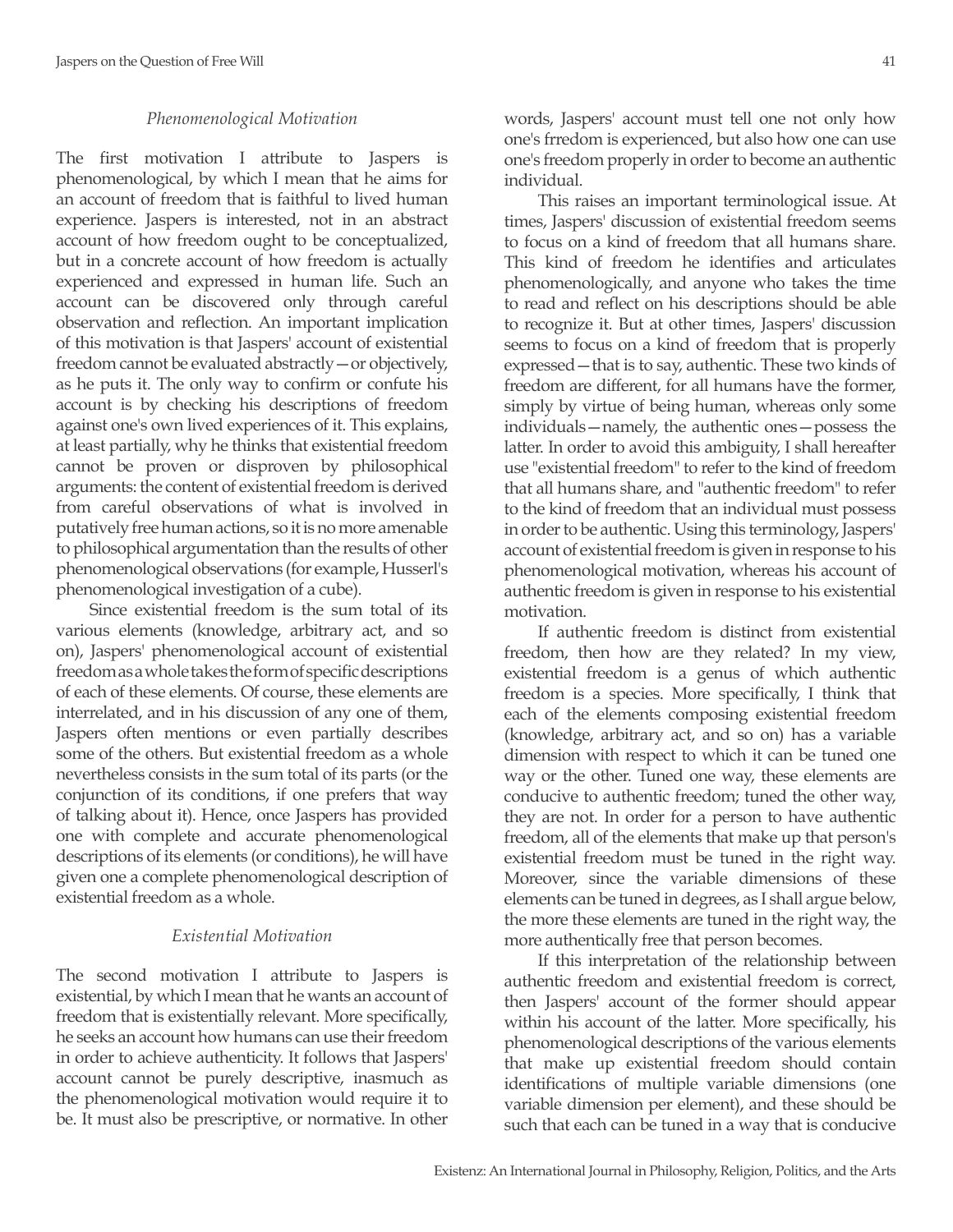to authenticity. Thus, Jaspers' account of authentic freedom will consist in the complete identification of the variable dimensions of these elements, together with an identification of how each can be tuned in the proper way.

#### *Therapeutic Motivation*

The third motivation I attribute to Jaspers is therapeutic, by which I mean that he wants an account of freedom that will help an individual make difficult choices. Examples of such choices include Søren Kierkegaard's treatment of Abraham's dilemma over whether or not to sacrifice his son Isaac, and Jean-Paul Sartre's story about a student who came to him for advice on whether he should go to fight in the war with his friends or stay home to take care of his ailing mother. These are extreme cases, but ordinary life is full of hard choices: Should I go to college? Which career should I pursue? Where should I live? Whom should I marry? Should I have children? And sometimes even mundane choices—such as whether or not to attend the company party—can seem in the moment in which they have to be made to be extremely difficult. Jaspers' therapeutic motivation, then, is to offer an account of freedom that will help one resolve such dilemmas.

While Jaspers' phenomenological and existential motivations require two different accounts of freedom, Jaspers' therapeutic motivation does not require a third. Rather, Jaspers' account of authentic freedom does double duty. In other words, I think that Jaspers' account of authentic freedom, in addition to being an account of what is required for becoming an authentic individual, is also an account of how to make difficult choices. The secret to making hard choices is simply to choose authentically, where choosing authentically consists in—as stated above—properly tuning the various elements of existential freedom. Whether authentic freedom actually fulfils this function remains an open question that cannot be decided until one understands what is involved in this kind of freedom.

# **The Details**

Since existential freedom is the sum total of its elements, and authentic freedom is the sum total of these elements tuned in the right way, I will proceed by discussing each of these elements, following the order in which Jaspers discusses them: knowledge, arbitrary act, law, idea, and choice.

#### *Freedom as Knowledge*

First and foremost, existential freedom involves knowledge. Jaspers mentions knowledge of myself, of the world around me, and of my own actions. In his words: "I am not just a sequence of events; I know that I am. I do something and know what I am doing" (*P2* 156). Furthermore, I am aware of alternative possibilities. "Knowing, I see a realm of my possibilities. I can choose among the several I know" (*P2* 156). And finally, as his later discussion makes clear, knowledge also involves awareness of a range of possible reasons, motives, and principles for action.

This is the descriptive aspect of knowledge. What is its normative dimension, the proper expression of which is necessary for authentic freedom? In short: the more knowledge there is, the greater there is the potential for authenticity. As Jaspers puts it:

I become free by incessantly broadening my world orientation, by limitlessly visualizing premises and possibilities of action, and by allowing all motives to speak to me and to work within me. [*P2* 157]

The more I broaden my world orientation, by acquiring more knowledge of myself, alternative possibilities, possible reasons for action, and so on, the more authentically free I can become.

#### *Freedom as Arbitrary Act*

According to Jaspers, "Where several things are possible for me, the cause of what will occur is my arbitrary act" (*P2* 156). The German word that here gets translated as "arbitrary act" is *Willkür*, which means arbitrariness, capriciousness, or spontaneity. Jaspers is not suggesting that existentially free choices are random; rather, he is drawing our attention to the fact that one's choices between alternative possibilities seem arbitrary, for nothing apparently forces a person to act one way or the other. When one is presented with alternative possibilities, which possibility one actually chooses seems—in a very peculiar way—up to that person. Of course, not all actions have this quality; sneezing, for example, does not. But any voluntary decision one makes between alternative possibilities seems to bear this peculiar mark.

That being said, Jaspers thinks, one can—and often does—try to hide this feeling from oneself. He mentions a few strategies for doing this. I can, for example, try to see my actions as causally determined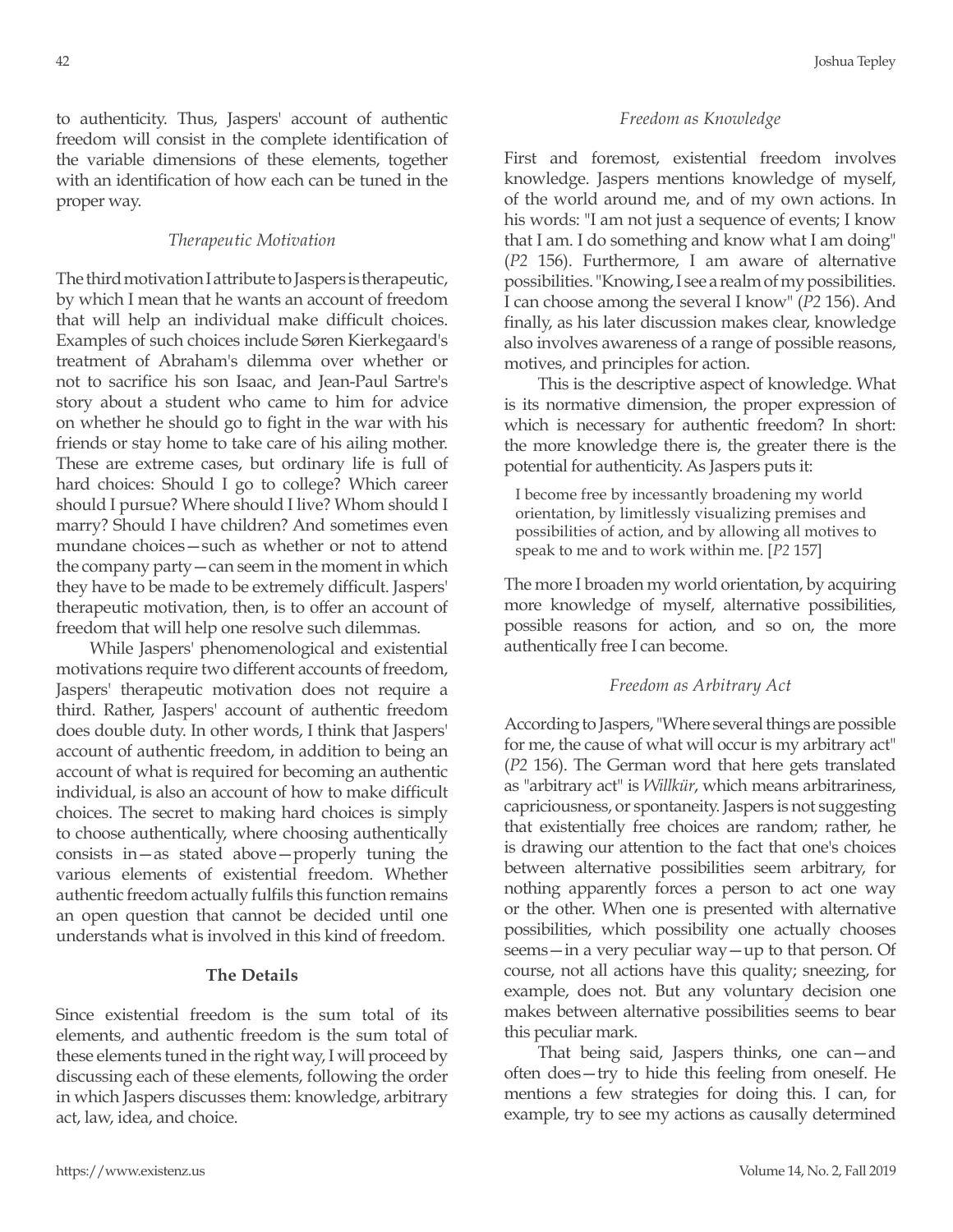by my beliefs and desires, the latter over which I have no ultimate control. Or, I can try to avoid this feeling in particular cases by, say, committing my decision to the result of a coin toss or the roll of a die. According to Jaspers, such attempts are both futile and harmful. They are futile because such attempts ultimately fail in removing this feeling—at least for very long. No matter how hard I try to suppress it, this feeling will always reemerge. And such repressions are harmful because authentic freedom requires embracing this feeling rather than fleeing from it. Regardless of whether one really has the ability to do otherwise, Jaspers thinks that the feeling of having this ability is essential to authentic freedom. Authentic freedom requires owning up to this feeling—that is, embracing it, not repressing it. And this is the normative dimension of this element of authentic freedom: embracing the feeling of one's voluntary actions being up to oneself.

# *Freedom as Law*

According to Jaspers, every action I take is an accord with some principle. He does not mention Immanuel Kant in this context, but I suspect that he has in mind Kant's idea that every action is an instance of a maxim. Be that as it may, Jaspers' point seems intuitively plausible: everything one does is done for a reason, and every reason for action is an expression of some sort of general principle. Of course, which principle one acts upon in any given instance is not always obvious, but that is beside the point. One needs not be transparently aware of the principles underlying one's actions in order for there to be such principles.

Jaspers makes the normative dimension of this element of freedom perfectly clear:

Suppose I decide…in accord with a *law* I recognize as binding. I am free, then, since I am bowing to an imperative I found within myself, an imperative I might as well not bow to...To me such norms are manifestly binding, and in recognizing and obeying them I am aware of my free self. [*P2* 156]

According to Jaspers, one finds some principles to be "self-evidently valid," and one becomes authentically free by acting according to such principles. This is not always the case. I can, by contrast, adopt principles given to me by another person or by society, or I can lack the strength to act on my own convictions. While I always act according to some principle, it is not the case that these principles are always self-evidentially valid to me. Authentic freedom requires acting according to such principles, and the more self-evident a principle seems to be, the more authentic one can become by acting on it.

# *Freedom as Idea*

According to Jaspers, humans are constantly trying to make sense of themselves, the world, and their activities in the world in a more comprehensive and integrated way. In his words:

Out of the endless diversity of accumulated motives and elements of orientation, the idea I have in mind creates order and a structure. [*P2* 157]

This element of freedom is different from the first freedom as knowledge—insofar as it is fundamentally integrative. In freedom as knowledge, one is constantly expanding one's awareness of oneself, the world, alternative possibilities, and different reasons for action; in freedom as idea, one is constantly trying to integrate these various elements into a coherent whole from which one can act in the world.

This is the descriptive dimension of freedom as idea. What can be said about its prescriptive dimension? How does one exercise this element of freedom authentically? The answer to this is simple: through ever greater levels of integration. As Jaspers puts it:

The more the totality, without forgetting a thing, determines my visions and decisions, my feelings and actions, the freer I know I am. [*P2* 158]

In other words, the more one can integrate these various elements—knowledge of oneself, the world, alternative possibilities, and principles for action (especially the self-evident ones)—the more authentically free one can become.

# *Freedom as Choice*

According to Jaspers, the ever expanding, constantly integrating freedom as idea never generates a single, definite course of action. In his words:

My actions do not simply result from my boundless orientation in the world and from the expansion of my possible self-being in infinite reflection. I am not the stage of a general idea from which the temporal events of my existence would necessarily flow. [*P2* 158]

There is always room for choice, even after considering alternative possibilities in light of one's integrated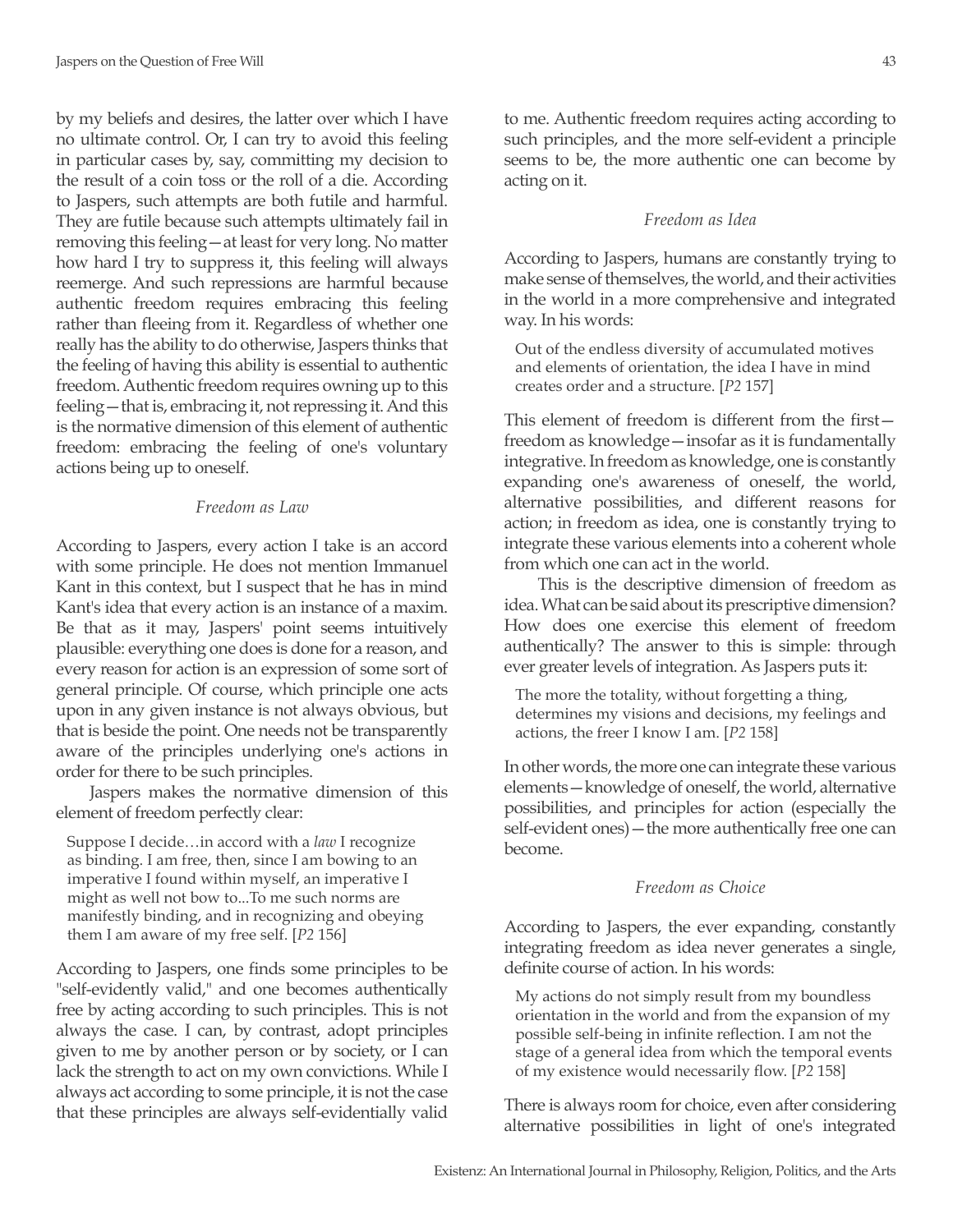principles. The final element of existential freedom is simply this: making a choice.

What is the authentic expression of this element of existential freedom? How can one choose something authentically? By doing so intentionally. One cannot avoid making choices—such is the human condition but one can avoid the full weight of these choices by deferring to other people, pretending to oneself that there is just one obvious choice, or delaying a choice so long that it is effectively made by others. All of these are instances of what Jaspers would call "flight from freedom" (*P2* 160). Authentic choice means avoiding these temptations, which is to say that an authentic choice must be intentional.

Jaspers adds one important qualification to his account of authentic choice: such a choice must involve resolution—that is, commitment. As he explains, "the import of resolution is that once I have made a choice I will unconditionally *stick to it*" (*P2* 159). In fact, Jaspers seems to think that resolution is implied by the very nature of any intentional choice, in which case this is not so much a qualification as it is a correlate. But this aspect of authentic choice is so important to Jaspers that I will treat it as distinct element of existential freedom. Thus, in addition to being intentional, an authentic choice needs to be committed.

# *Interpretation*

Here ends my exposition of the various elements of existential freedom on Jaspers' account of it. Since existential freedom is the sum total of its elements (or the conjunction of its conditions), I am now in a position to give a complete account of this concept. And the same holds for authentic freedom. However, it is crucial to bear in mind that the terms used in the following definitions derive what meaning they have from Jaspers' expositions of them, not from common sense or ordinary usage.

Existential freedom is a species of choice, in the same way that knowledge is a species of belief. What additional conditions are required of a choice for it to be an expression of existential freedom? In light of the foregoing, one can say that existential freedom is expressed in any choice that is informed, seemingly up to the person, in accord with some principle, and integrated. Authentic freedom, as a species of existential freedom, includes all of these elements while adding some further conditions. More specifically, authentic freedom is expressed in any intentional and committed choice that is sufficiently informed, embraced as seemingly up to the person, in accord with some self-evidently valid principle, and integrated to a sufficient degree.

Note that the elements of authentic freedom all come in degrees. Accordingly, acting authentically is a matter of degree, and there is no easy way of telling, even from the inside, whether these elements are present to a sufficient degree for a given choice to count as being authentic. But this is not a problem with this definition so much as it is an unavoidable feature of authenticity itself. It is no easy matter to determine whether or not a person is acting authentically, and any account that did make this easy would be suspect. Moreover, this ambiguity does not imply that Jaspers' account of authentic freedom lacks relevance. What ultimately matters is acting authentically, not knowing that one is acting so. Jaspers' account of authentic freedom can help one with the former, even if it cannot help one with the latter.

## **Two Objections**

Scholars of Jaspers' work might bristle at the idea of attributing to him a definition of existential freedom. Surely this treats existential freedom as an objective notion, and surely it runs afoul of Jaspers' claim that this kind of freedom is unknowable.

Let me start with the latter objection—that existential freedom is unknowable and so any attempt at giving a definition of it is fundamentally misguided. As noted earlier, whatever Jaspers means in claiming that existential freedom is unknowable, he cannot mean that it is ineffable and thus cannot be discussed. Sufficient proof of this is given in the fact that Jaspers himself talks about it. But in that case, if "unknowable" does not mean "ineffable," then what does Jaspers mean by it?

I think that he means that existential freedom cannot be grasped completely cognitively. It is unlike the concepts of mathematics, geometry, and logic, which can be discovered *a priori* and communicated effectively and completely through language. Unlike these, existential freedom must be experienced in order to be fully understood. More specifically, since existential freedom is the sum total of its elements, it cannot be grasped unless its elements are grasped through phenomenological reflection. Anyone who reads Jaspers' account and does not spend time reflecting on his or her own lived experience in order to see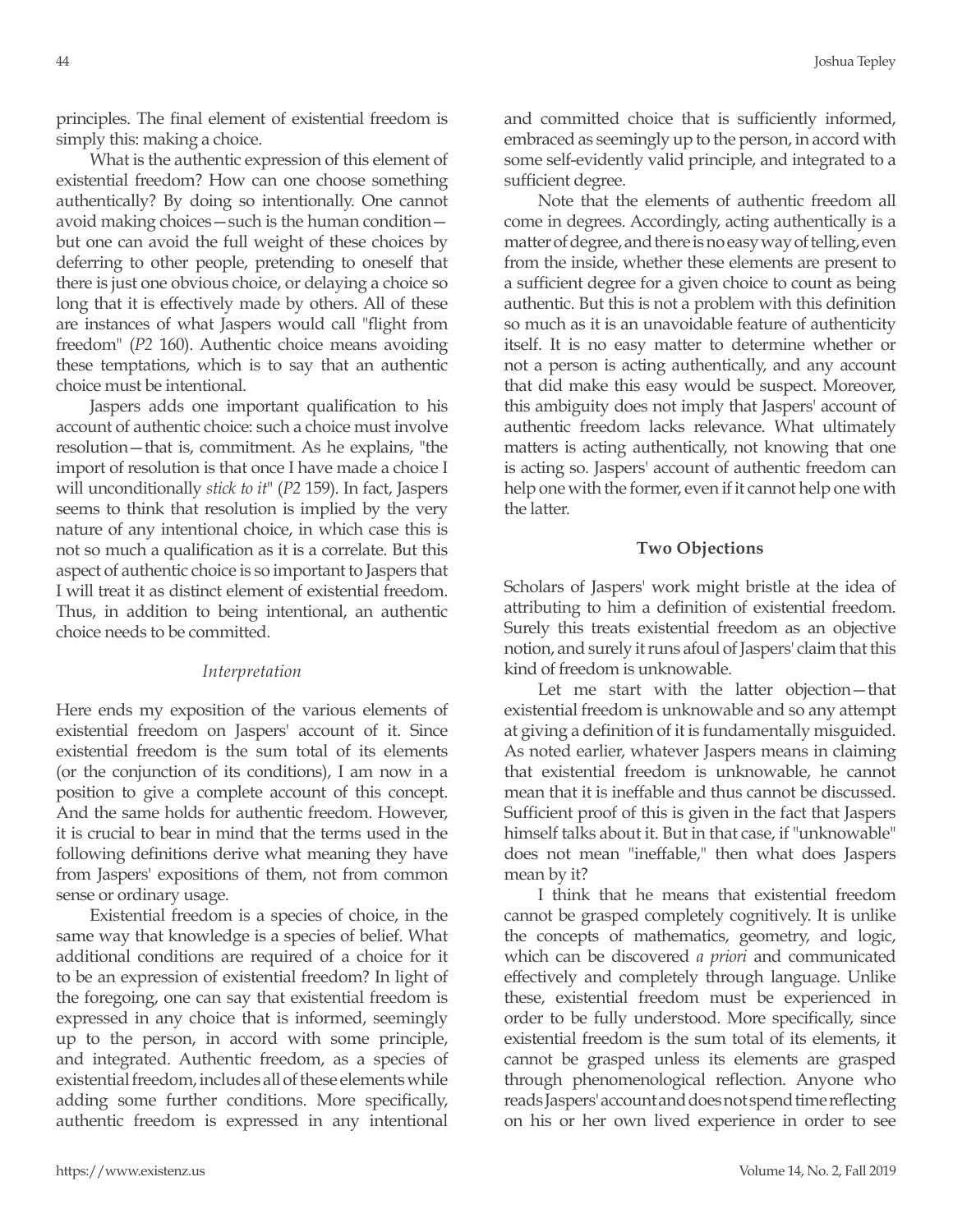whether his descriptions make sense simply does not understand what existential freedom is. To use a clichéd analogy, consider love: nobody can fully understand what love is without experiencing it personally. And in the same way, nobody can fully understand what existential freedom is without consulting one's own lived experience.

None of this implies that existential freedom cannot be discussed. To continue with the analogy of love: love can be described through stories or poetry, and the fact that a person cannot fully understand this complex phenomenon without having had it does not imply that these descriptions are false. They are simply incomplete unless their contents are filled out through phenomenological reflection. So, one can admit that freedom—like love—is unknowable yet simultaneously also insist that it can be given a definition. What this means is simply that the definition cannot be fully grasped abstractly, the way the definitions of mathematics and logic can be grasped. One must fill out the contents of the definition through one's own careful and patient phenomenological reflection.

Does Jaspers' claim that existential freedom is not an objective notion imply that my proposed definition is inappropriate? Again, I do not think so. I think that an objective notion is one that can be fully grasped cognitively, without the need for careful introspection or phenomenological reflection to confirm it or to expand on it. Thus, in my view, saying that something is knowable is to say that it is objective, and the same reply I gave to the former would also apply to the latter. Existential freedom is not objective because it cannot be fully grasped cognitively, in the way mathematical truths and logical relations can be grasped. But this does not mean that one cannot give a definition of it, as I have done above.

# **The Analytic Debate**

I turn now to how Jaspers' discussion of freedom connects to the contemporary analytic debate over free will. There is, of course, no such thing as "the" contemporary analytic debate over free will. The contemporary debate, like the historical one, comprises a large number of sub-debates. Chief among these, however, is the debate over whether free will is compatible with determinism. Hereafter, unless otherwise noted, references to "the contemporary analytic debate over free will" will refer to this one

debate in particular.

In asking whether or not free will is compatible with determinism, much hangs on the meanings of "free will" and "determinism." Sometimes, determinism is defined as the view that everything has a cause, or that every event is caused by prior events. The standard definition nowadays is that the past and the laws of nature determine a unique future. In other words, everything that happens must happen given the past and the laws of nature. Far more crucial to this debate, however, is what is meant by "free will." While there are many possibilities, the traditional definition is simply the ability to do otherwise. According to this definition, one acts freely just in case one can do something (call it "A") and one can do something else (call it "B") but one cannot do both of these things (both A and B).

It is not hard to see why determinism apparently precludes the ability to do otherwise: if everything that happens must happen given the past and the laws of nature, and I have no control over the distant past (say, before I was born) or the laws of nature, then how can I have any control over anything that happens right now—including my own actions? The contemporary analytic debate over free will is largely an attempt to either defend or diffuse arguments of this sort. Philosophers who find this sort of argument convincing are called "incompatibilists," for they hold that free will and determinism are incompatible. Philosophers who do not find this sort of argument convincing are called "compatibilists," for they hold that free will and determinism are, in fact, compatible. The latter philosophers offer a variety of replies to such arguments for incompatibilism. One of the simplest, and most common, of these is simply to deny the traditional definition of free will as the ability to do otherwise. If free will is something else, such as acting on your own desires without being coerced or compelled in any way, then it might very well be compatible with determinism.

Where does Jaspers stand on this debate? As mentioned earlier, Jaspers says that existential freedom is not threatened by determinism, and he also offers a non-standard definition of this kind of freedom. From these two considerations, it seems reasonable to infer that he is a compatibilist who opts for the strategy of offering an alternative definition of freedom—one that is compatible with determinism. But this is not, I think, the correct way of understanding him. Jaspers sharply distinguishes existential freedom from objective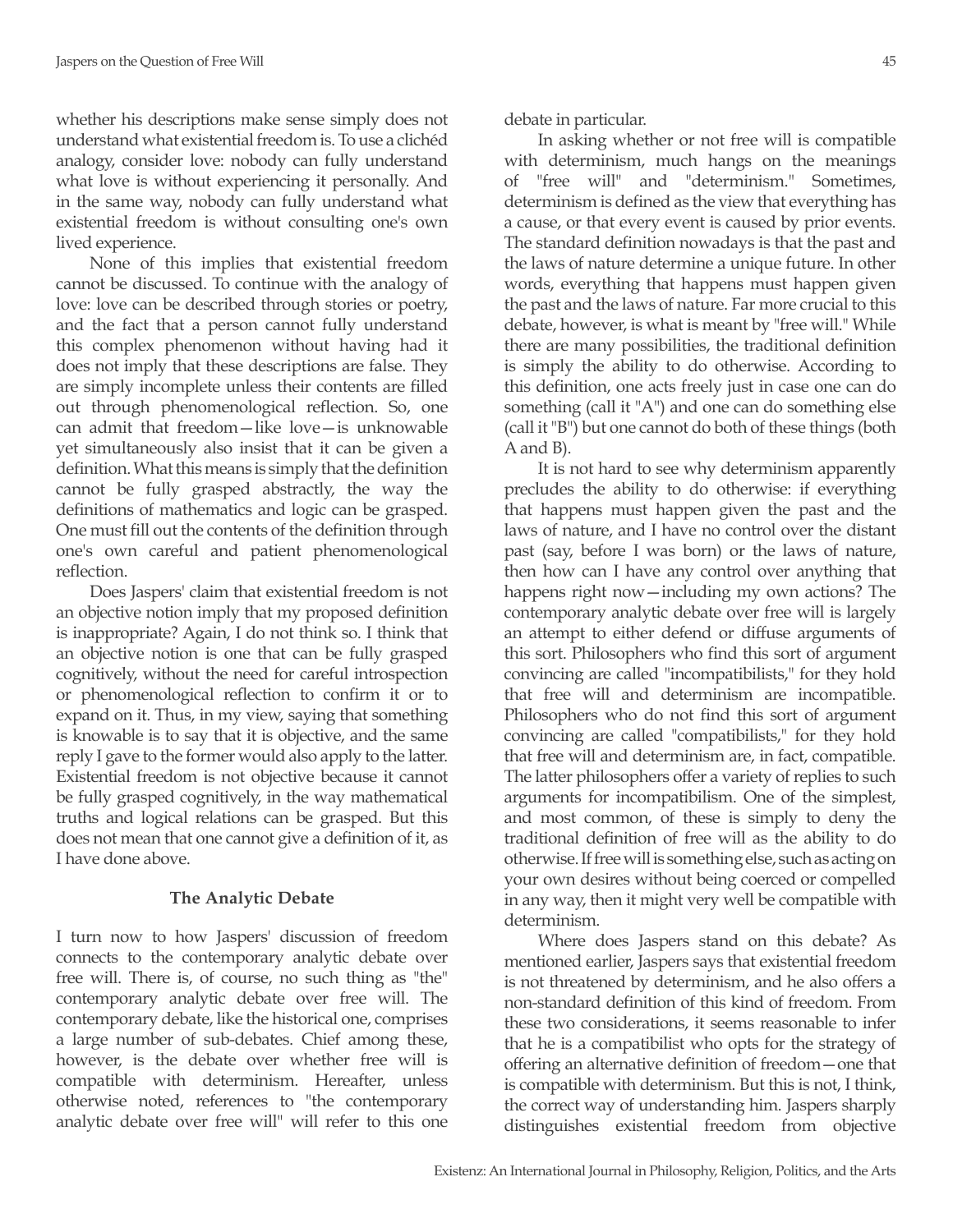kinds of freedom, such as the ability to do otherwise. His definition of freedom is not meant to replace the traditional notion, but to stand alongside it. With regard to the contemporary analytic debate, I think that Jaspers is neutral. Freedoms of the objective sort, such as the ability to do otherwise, might be compatible with determinism, or they might not be. That is for philosophers fixated on such objective notions to decide. For someone whose concerns with freedom are phenomenological, existential, and therapeutic in nature, this debate has no significance.

How does this relate to the compatibility of determinism and Jaspers' own conception of freedom? How can he be so confident, without offering any arguments, that determinism does not threaten it? The answer to this can be found in understanding where the content of existential freedom comes from, namely from a phenomenological reflection on what it is like to be free. Proof that one has existential freedom is given immediately through observation and introspection, which reveals (putting it crudely) that one is aware of alternative possibilities (knowledge), one seems to have the power to do otherwise (arbitrary act), one acts in accord with principles (law), one tries to integrate principles and alternative possibilities into a coherent whole (idea), and one makes decisions (choice). Since existential freedom, so understood, is an undeniable fact, it must be compatible with whatever metaphysical theories happen to be true—including determinism.

To make this point clear, consider an analogy with Berkelian Idealism—roughly, the idea that everything humans experience is mental in nature and depends for its existence upon the mind of God. Right now, I seem to be seeing a table in front of me. This is obviously true. Therefore, if Berkeleian Idealism is true, then it must be compatible with the fact that I seem to be seeing a table right now. And the same holds for the denial of Berkeleian Idealism: if Berkelian Idealism is false, then its denial must be compatible with this experience. Similarly, if determinism is true, then it is obviously compatible with existential freedom (since existential freedom obviously exists). And the same holds for the denial of determinism: if determinism is false, then its denial is obviously compatible with existential freedom (since, to repeat, existential freedom obviously exists). It simply makes no difference to existential freedom whether or not determinism is true, just as it makes no difference to my present experience whether or not Berkelian Idealism is true.

# *The Ability to Do Otherwise*

At this point, someone might object that Jaspers begs the question with regard to a central issue in the analytic debate. The first element of existential freedom, knowledge, involves an awareness of alternative possibilities; and the second element of existential freedom, arbitrary act, involves the power to choose among them. This is precisely what analytic philosophers mean by the ability to do otherwise. Jaspers is certain that one has this ability for it seems that one has it. But this inference is invalid. Analytic philosophers are as keenly aware as anyone that one seems to have the ability to do otherwise. This is not at issue. What is at issue is whether or not this ability is real. By insisting that one really does have this ability, based merely on its appearance, Jaspers is guilty of a crude logical fallacy (moving from appearance to reality) and, as a consequence, begging the question with regard to a central issue in the analytic debate.

The error in this objection lies in thinking that existential freedom requires the ability to do otherwise. It does not. The first element of existential freedom, knowledge, requires that one is aware of alternative possibilities, but such possibilities might be merely apparent; the second element of freedom, arbitrary act, requires that one seems to have the ability to do otherwise, but such an ability might not be real, either. For all we know, there is only one genuinely possible future, and one cannot do anything different from what one does in fact do. All that existential freedom requires is the appearance of such possibilities and of such a power.

This admission—that existential freedom does not require the ability to do otherwise—might strike some readers as bizarre, so allow me to elaborate. Recall Jaspers' three motivations for offering an account of freedom. The phenomenological motivation is to offer an accurate account of what it is like to be free. As such, this motivation does not require anything other than appearances. One really does seem to be aware of alternative possibilities (knowledge), and what one chooses to do really does seem to be up to that person (arbitrary act). These are appearances, and perhaps mere appearances, but Jaspers' phenomenological motivation does not require them to be anything more than this.

Next, consider Jaspers' existential motivation. This motivation calls for an account of the conditions necessary for acting authentically. It does not require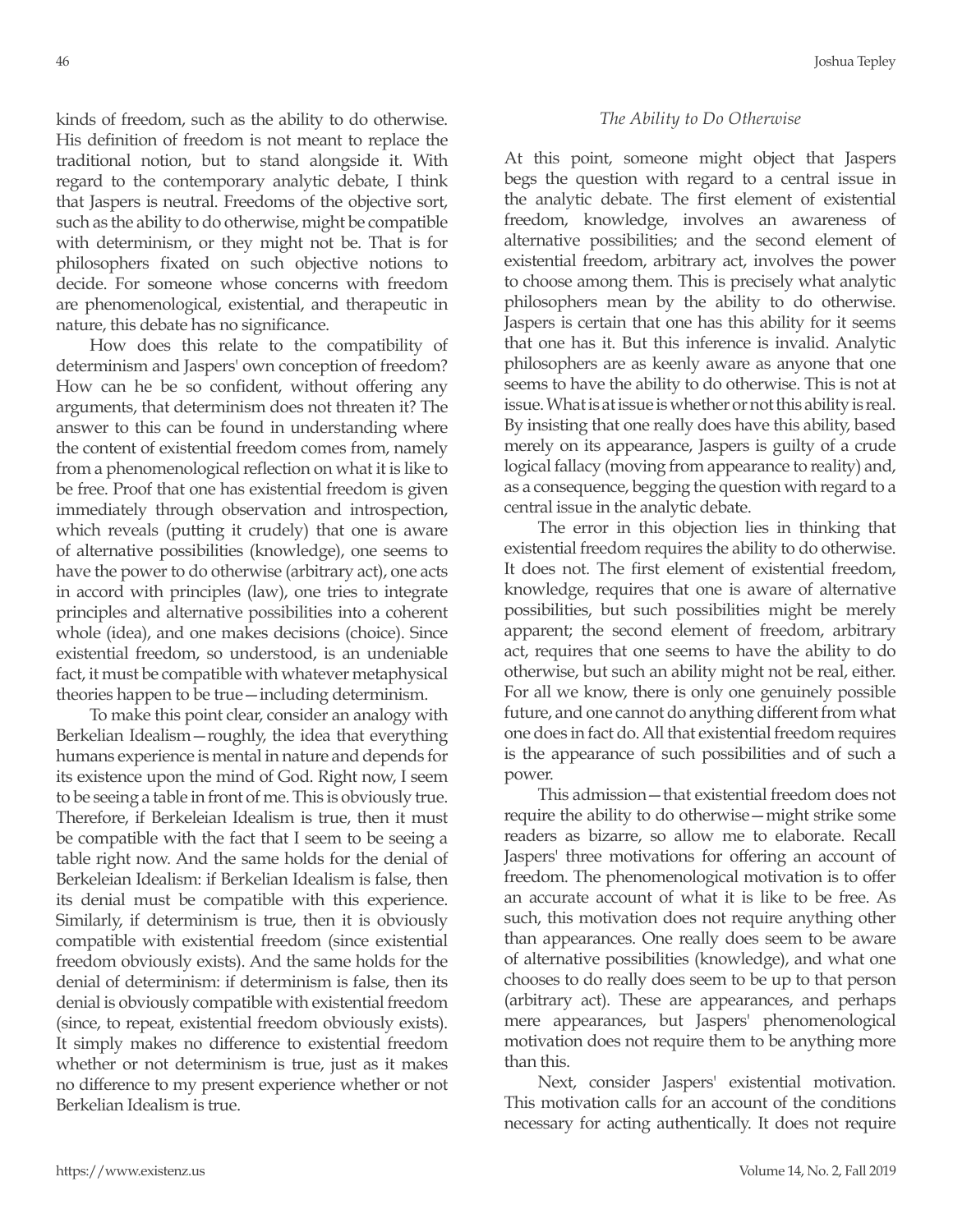that one has any control over these conditions. In other words, whether or not being authentic is genuinely up to a person is a separate issue from which conditions a person must satisfy in order to be authentic. By way of analogy, consider knowledge. An analysis of knowledge requires an account of the conditions for knowing something, but such an account need not imply that one has any control over these conditions. A person can know something without having any control over this fact. The same is true of authentic freedom as a response to Jaspers' existential motivation, for according to Jaspers, a person can be authentic without having any control over this fact.

Finally, consider Jaspers' therapeutic motivation, which calls for an account of freedom that enables one to make difficult choices. As I have shown, this account is precisely the same one Jaspers gives in response to his existential motivation, namely an account of the various conditions required for authentic freedom. According to Jaspers, satisfying these conditions will enable one to make hard choices even if one has no ultimate control over these conditions. This might sound strange, but consider once again the analogy with knowledge. One can offer an account of the conditions that must be satisfied in order for a person to know something without this account implying that the person has any control over these conditions. Likewise, Jaspers' account of authentic freedom tells one how to make hard choices, but this account does not require that one has any control over this. It goes without saying that nothing in Jaspers' account of authentic freedom precludes having the ability to do otherwise. As far as Jaspers is concerned, one might have this ability. The point is simply that nothing in his account requires this ability, either.

To sum up: I have argued that Jaspers' account of freedom is logically independent from the contemporary analytic debate over free will. Jaspers is primarily concerned with what it is like to be free, how to be authentic, and how to make hard existential choices. None of these require free will in any traditional sense, including the ability to do otherwise, and none of them are threatened by determinism. But where does this leave the analytic debate? Does Jaspers' account of existential freedom reveal this debate to be fundamentally misguided?

On the contrary, the analytic debate is left completely untouched by Jaspers' account of existential freedom. Just as his account is logically independent from the analytic debate, so is the analytic debate logically independent from his account. Whether or not the ability to do otherwise is ruled out by determinism remains an open question, and showing that there are interesting questions about freedom that are logically independent from this one does not render this question pointless or uninteresting. Some philosophers, myself included, want to know whether or not humans have the ability to do otherwise. The fact that this ability is irrelevant for a person whose motivations are solely phenomenological, existential, and therapeutic is beside the point, for one can have other motivations besides these—such as the motivation to know whether the world really is at is seems to be. Furthermore, one cannot even conclude from our discussion that the analytic debate is unimportant, for one apparent consequence of this debate is whether or not we have genuine moral responsibility. Surely that matters, and so surely the analytic debate matters, too. In short, we seem to have two logically distinct sets of issues related to free will: Jaspers is concerned with some; analytic philosophers (at least traditionally) are concerned with others. But neither group of concerns invalidates the other.

This conclusion—that Jaspers' account of freedom is logically distinct from the analytic debate over free will—might be taken as reinforcing the so-called "analytic-continental divide" and justifying the negative attitudes, ranging from inattention to contempt, that analytic philosophers often hold toward continental philosophers, and vice versa. That is not my intention. In arguing that Jaspers' discussion of existential freedom is logically distinct from the analytic debate over free will, I do not wish to encourage Jaspers scholars to continue ignoring the contemporary analytic debate, or to encourage analytic philosophers of free will to continue ignoring what continental philosophers, like Jaspers, have to say on the issue. On the contrary, I hope to convince both sides that the other side is engaged in a legitimate philosophical enterprise that is worth taking seriously. Jaspers scholars should acknowledge that his account of freedom leaves open the question of whether we have the ability to do otherwise, so they should admit that the analytic debate over this question is legitimate, worthwhile, and perhaps even interesting. Likewise, analytic philosophers should acknowledge that the question of whether humans have the ability to do otherwise leaves open a number of other questions to do with freedom—such as what it is like to be free, how freedom can be authentic, and how to make difficult choices; that these questions are just as interesting and important as their own ones; and